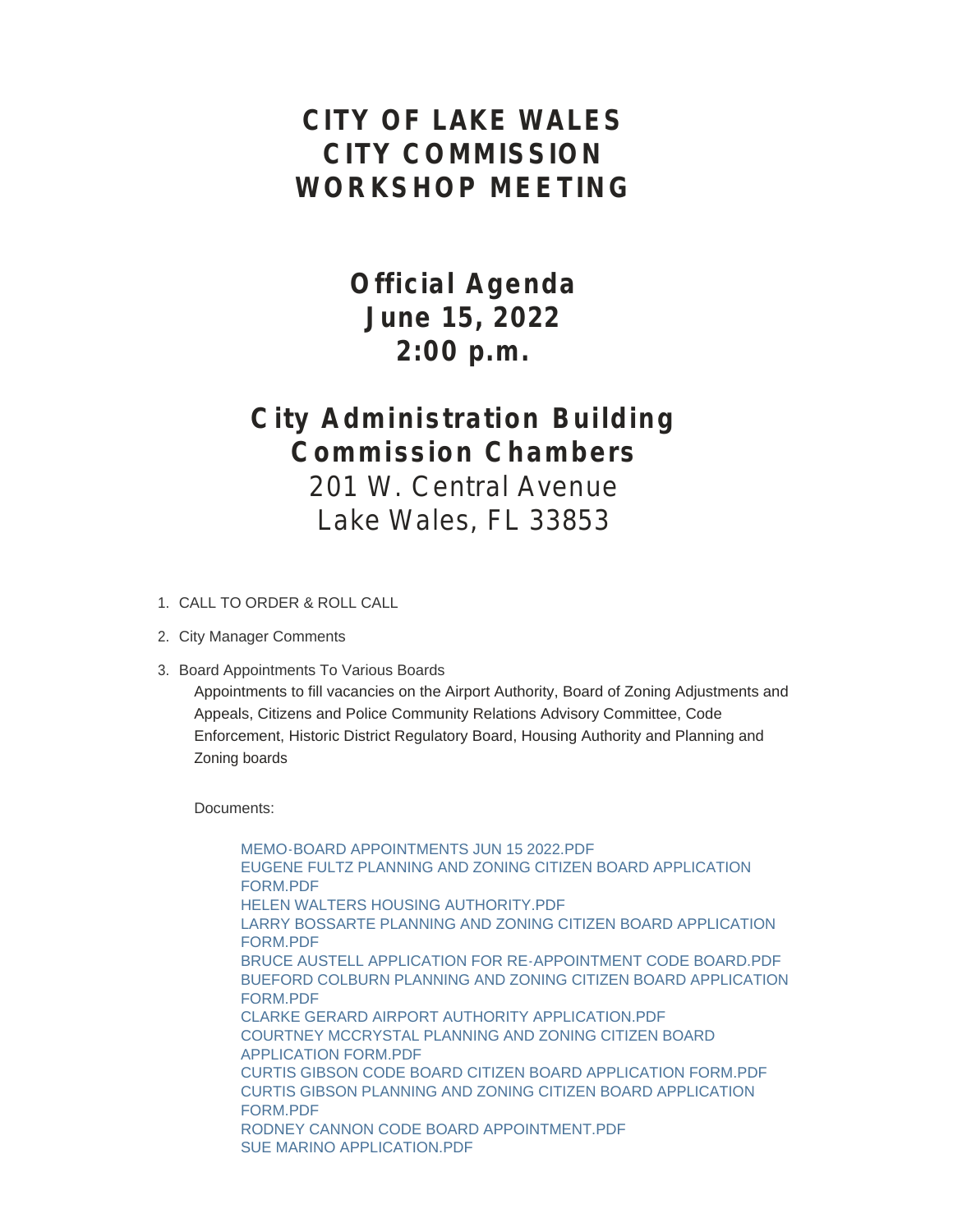[TAMMY JAMES CITIZEN BOARD APPLICATION FORM.PDF](https://www.lakewalesfl.gov/AgendaCenter/ViewFile/Item/11288?fileID=13240) [TIFFANY DAVIS CITIZENS POLICE BOARD APPLICATION FORM.PDF](https://www.lakewalesfl.gov/AgendaCenter/ViewFile/Item/11288?fileID=13241) [NANCY BAKER BOA CITIZEN BOARD APPLICATION FORM.PDF](https://www.lakewalesfl.gov/AgendaCenter/ViewFile/Item/11288?fileID=13242) [NARVELL PETERSON CITIZEN BOARD APPLICATION FORM.PDF](https://www.lakewalesfl.gov/AgendaCenter/ViewFile/Item/11288?fileID=13243) [RALPH MARINO CODE BOARD APPOINTMENT.PDF](https://www.lakewalesfl.gov/AgendaCenter/ViewFile/Item/11288?fileID=13244) [TIMOTHY RATLIFF CITIZENS POLICE BOARD APPLICATION.PDF](https://www.lakewalesfl.gov/AgendaCenter/ViewFile/Item/11288?fileID=13245) [JUANITA ZWARYCZUK PLANNING AND ZONING CITIZEN BOARD](https://www.lakewalesfl.gov/AgendaCenter/ViewFile/Item/11288?fileID=13246)  APPLICATION FORM.PDF

4. Proclamation Policy Discussion

Discuss a draft Proclamation Policy that was requested by the City Commission.

Documents:

### MEMO PROCLAMATION POLICY DISCUSSION PDF [DRAFT PROCLAMATION POLICY.PDF](https://www.lakewalesfl.gov/AgendaCenter/ViewFile/Item/11275?fileID=13208)

5. Commission Agenda Authorization

The City Commission will review language in the City's Code of Ordinances pertaining to City Commission agendas and provide staff with direction to amend the Ordinance if desired.

Documents:

#### [MEMO\\_AGENDAS.PDF](https://www.lakewalesfl.gov/AgendaCenter/ViewFile/Item/11285?fileID=13221)

6. Second Amended And Restated Implementation Agreement For The Southeast Wellfield The changes to the Implementation Agreement are to establish anchor partners at the recommendation of the lending partners, WIFIA (EPA) and SRF (FDEP).

Documents:

AGENDA MEMO- [IMPLEMENTATION AGREEMENTSECONDAMENDMENT](https://www.lakewalesfl.gov/AgendaCenter/ViewFile/Item/11280?fileID=13209)  (002).PDF [22-05-11 SEWF IMPLEMENTATION AGREEMENT \(WIFIA-SRF CHANGES\)](https://www.lakewalesfl.gov/AgendaCenter/ViewFile/Item/11280?fileID=13214) (CLEAN).PDF

7. Purchase Of Excavator

Staff is requesting Commission approval to purchase (1) Caterpillar 303 Mini Hydraulic Excavator under the Florida Sheriffs Contract FA20-EQU18.0.

Documents:

[EXCAVATOR AGENDA MEMO.PDF](https://www.lakewalesfl.gov/AgendaCenter/ViewFile/Item/11269?fileID=13175) [AWARD\\_LETTER\\_FSA20-EQU18.0.PDF](https://www.lakewalesfl.gov/AgendaCenter/ViewFile/Item/11269?fileID=13176) [303 CITY OF LAKE WALES QUOTE 5-22.PDF](https://www.lakewalesfl.gov/AgendaCenter/ViewFile/Item/11269?fileID=13177)

8. Purchase Of Message Sign

Staff is requesting Commission approval to purchase (1) PCMS-1500 Trailer-Mounted Message Sign under the Florida Sheriffs Contract FA20-EQU18.0.

Documents: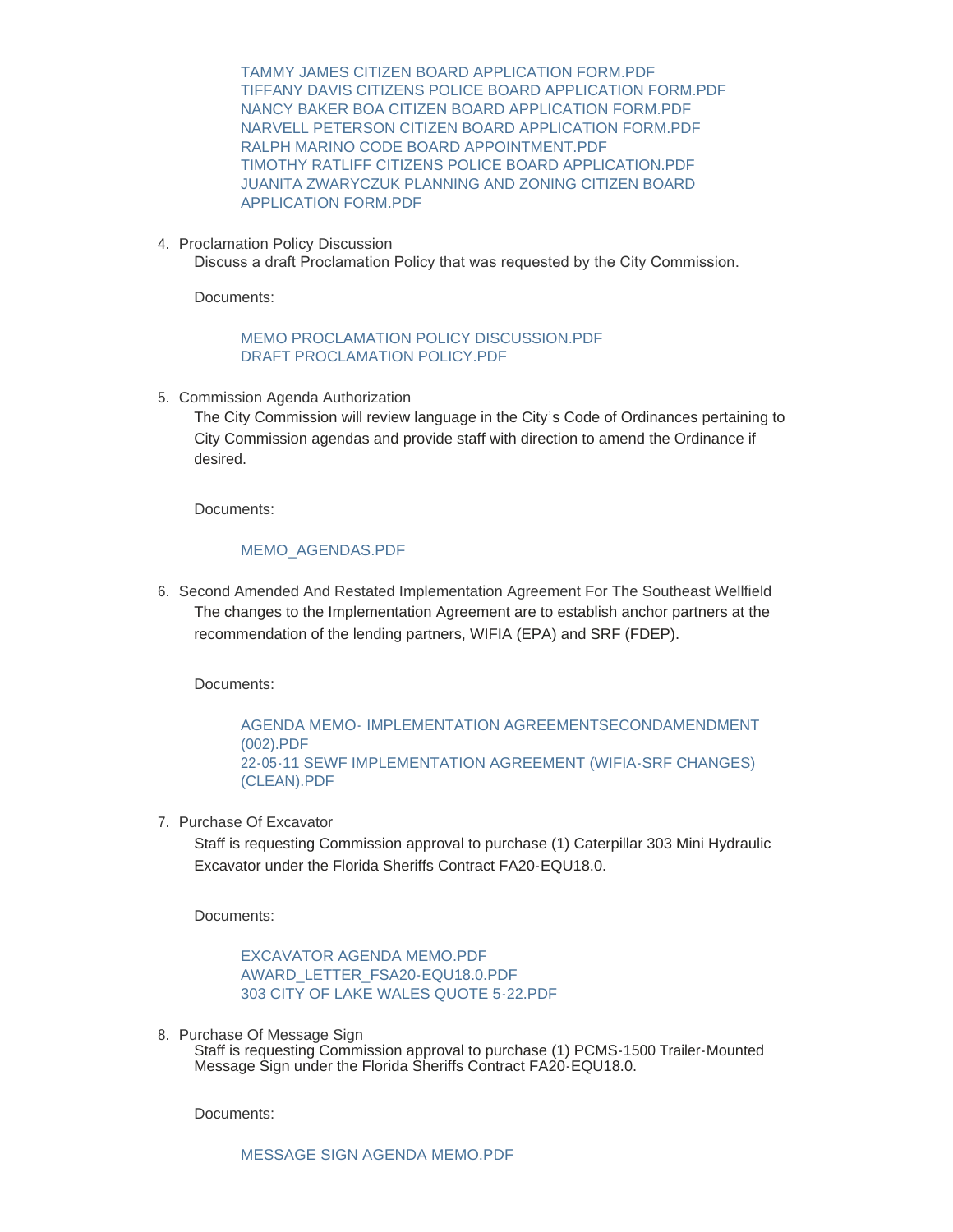# [AWARD\\_LETTER\\_FSA20-EQU18.0.PDF](https://www.lakewalesfl.gov/AgendaCenter/ViewFile/Item/11270?fileID=13179) [MESSAGE SIGN QUOTE.PDF](https://www.lakewalesfl.gov/AgendaCenter/ViewFile/Item/11270?fileID=13180)

9. ORDINANCE 2022-24 Annexation - 1st Reading And Public Hearing 17.23 Acres Of Land South Of Waverly Road And West Of C F Kinney Road Ordinance 2022-24 proposes the voluntary annexation of approximately 17.23 acres of land south of Waverly Road and west of C F Kinney Road, and contiguous to the incorporated City limits.

Documents:

[CC MEMO ORD 2022-24 FORD GROVES ANNEXATION 6.21.2022.PDF](https://www.lakewalesfl.gov/AgendaCenter/ViewFile/Item/11271?fileID=13181) [ORD 2022-24 FORD GROVES ANNEXATION.PDF](https://www.lakewalesfl.gov/AgendaCenter/ViewFile/Item/11271?fileID=13182) UTILITY MAPS - [ANNEXATION 2022-24.PDF](https://www.lakewalesfl.gov/AgendaCenter/ViewFile/Item/11271?fileID=13183)

10. ORDINANCE 2022-13 Annexation - 1st Reading And Public Hearing 23.66 Acres Of Land South Of Passion Play Road And West Of 11th Street South

Ordinance 2022-13 proposes the voluntary annexation of approximately 23.66 acres of land south of Passion Play Road and west of 11<sup>th</sup> Street South, and contiguous to the incorporated City limits.

Documents:

[CC MEMO ORD 2022-13 MCKENNA PROPERTY ANNEXATION 6.21.2022.PDF](https://www.lakewalesfl.gov/AgendaCenter/ViewFile/Item/11276?fileID=13193) [ORD 2022-13 MCKENNA PROPERTY ANNEXATION.PDF](https://www.lakewalesfl.gov/AgendaCenter/ViewFile/Item/11276?fileID=13194) UTILITY MAPS - [ANNEXATION 2022-13.PDF](https://www.lakewalesfl.gov/AgendaCenter/ViewFile/Item/11276?fileID=13195)

11. ORDINANCE 2022-21 Annexation - 1st Reading And Public Hearing 102.6 Acres Of Land North Of Mountain Lake Cutoff Road And West Of US Highway 27 Ordinance 2022-21 proposes the voluntary annexation of approximately 102.06 acres of land north of Mountain Lake Cutoff Road and west of US Highway 27, and contiguous to the incorporated City limits.

Documents:

[CC MEMO ORD 2022-21 LAKE WALES PROPERTY HOLDINGS ANNEXATION](https://www.lakewalesfl.gov/AgendaCenter/ViewFile/Item/11277?fileID=13196)  6.21.2022.PDF [ORD 2022-21 LAKE WALES PROPERTY HOLDINGS ANNEXATION.PDF](https://www.lakewalesfl.gov/AgendaCenter/ViewFile/Item/11277?fileID=13198) [LEGAL DESCRIPTIONS - ANNEXATION 2022-21.PDF](https://www.lakewalesfl.gov/AgendaCenter/ViewFile/Item/11277?fileID=13197) [UTILITY MAPS - ANNEXATION 2022-21.PDF](https://www.lakewalesfl.gov/AgendaCenter/ViewFile/Item/11277?fileID=13199)

12. Ordinance D2022-09 - 1st Reading And Public Hearing Future Land Use Amendment For 23.66 Acres Of Land South Of Passion Play Road And West Of 11th Street South The McKenna Family requests approval of City Commission to amend the Future Land Use Map of the Comprehensive Plan on parcels of land totaling approximately 23.66 acres.

Documents: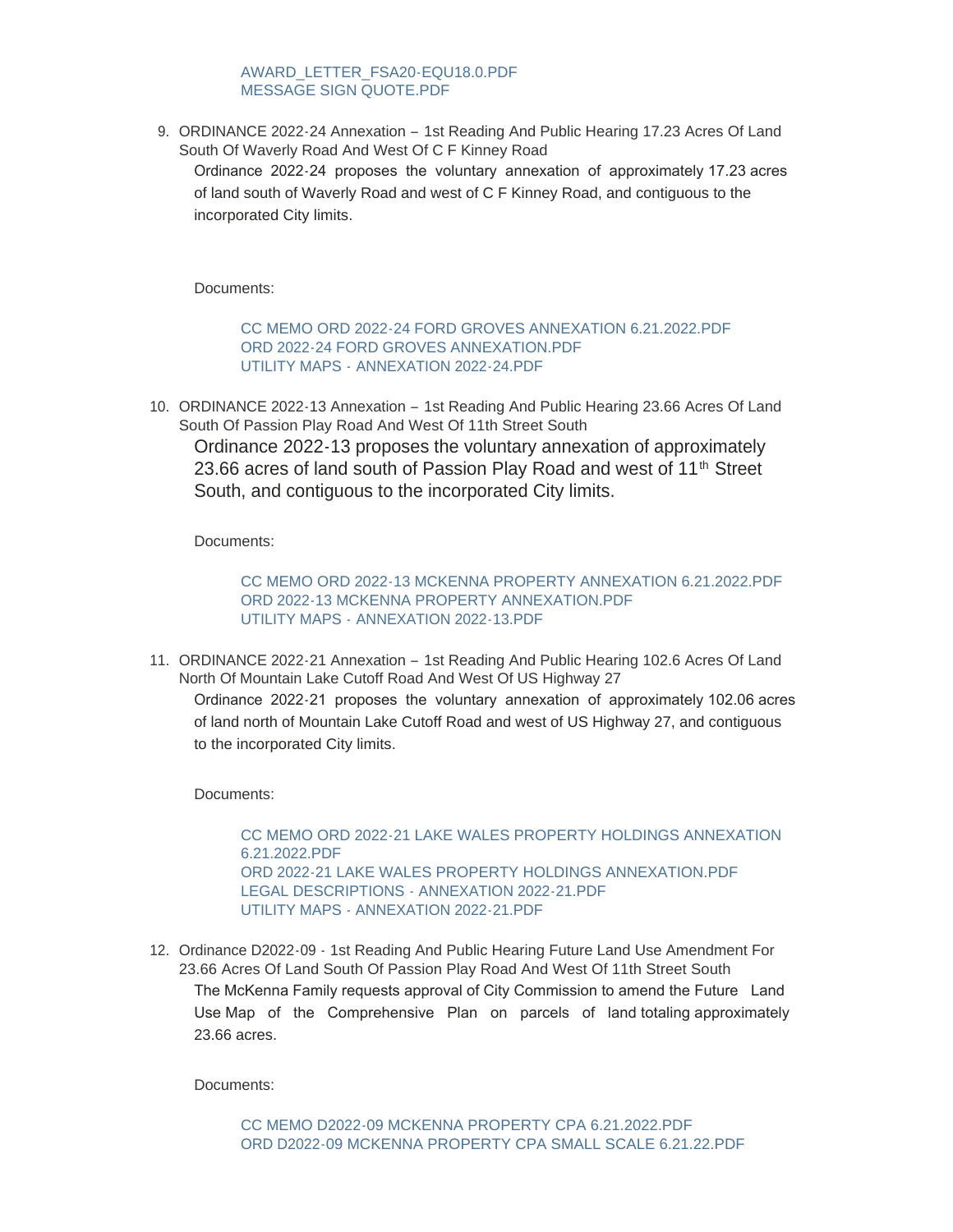13. Ordinance D2022-10 1st Reading And Public Hearing - Zoning Map Amendment For 23.66 Acres Of Land South Of Passion Play Road And West Of 11th Street South The McKenna Family requests approval of City Commission to amend the Zoning Map on parcels of land totaling approximately 23.66 acres.

Documents:

## [CC MEMO D2022-10 MCKENNA PROPERTY ZONING 6.21.2022.PDF](https://www.lakewalesfl.gov/AgendaCenter/ViewFile/Item/11281?fileID=13210) [ORD D2022-10 MCKENNA PROPERTY ZONING AMENDMENT 6.21.22.PDF](https://www.lakewalesfl.gov/AgendaCenter/ViewFile/Item/11281?fileID=13211)

14. ORDINANCE D2022-12 2nd Reading And Public Hearing Zoning Map Amendment For 10.02 Acres Of Land North Of Linda Street And East Of Tangelo Street Shelton T. Rice, authorized agent for owner, requests approval of City Commission to amend the Zoning Map on approximately 10.02 acres of land.

Documents:

# [CC MEMO D2022-12 2ND R MURPHY PROPERTY ZONING 6.21.2022.PDF](https://www.lakewalesfl.gov/AgendaCenter/ViewFile/Item/11273?fileID=13187) [ORD D2022-12 2ND R MURPHY PROPERTY ZONING AMENDMENT](https://www.lakewalesfl.gov/AgendaCenter/ViewFile/Item/11273?fileID=13188)  6.21.22.PDF

15. Resolution 2022-22 - Support For Expansion Of The Central Polk Parkway East A Resolution 2022-22 in support of the expansion of the Central Polk Parkway East.

Documents:

# [MEMO RESOLUTION 2022-22 POLK PARKWAY EXPANSION.PDF](https://www.lakewalesfl.gov/AgendaCenter/ViewFile/Item/11257?fileID=13171) [RESOLUTION 2022-22 POLK PARKWAY EXPANSION.PDF](https://www.lakewalesfl.gov/AgendaCenter/ViewFile/Item/11257?fileID=13172)

16. Special Event Permit The Vibe Food Truck Rally

A special event permit application to sponsor a Food Truck Rally on July 16th from 5:00 p.m. – 8:00 p.m. This event will require the closing of Lincoln Avenue from B Street to D Street from 8:00 a.m. to 9:30p.m.

Documents:

[MEMO SPECIAL EVENT FOOD TRUCK EVENT.PDF](https://www.lakewalesfl.gov/AgendaCenter/ViewFile/Item/11287?fileID=13224) [FOOD TRUCK RALLY -](https://www.lakewalesfl.gov/AgendaCenter/ViewFile/Item/11287?fileID=13225) 7-16-2022 - LCDC.PDF SITE PLAN - [LCDC FOOD TRUCK RALLY.PDF](https://www.lakewalesfl.gov/AgendaCenter/ViewFile/Item/11287?fileID=13226) [THE VIBE.PNG](https://www.lakewalesfl.gov/AgendaCenter/ViewFile/Item/11287?fileID=13227)

- 17. CITY COMMISSION AND MAYOR COMMENTS
- 18. ADJOURN